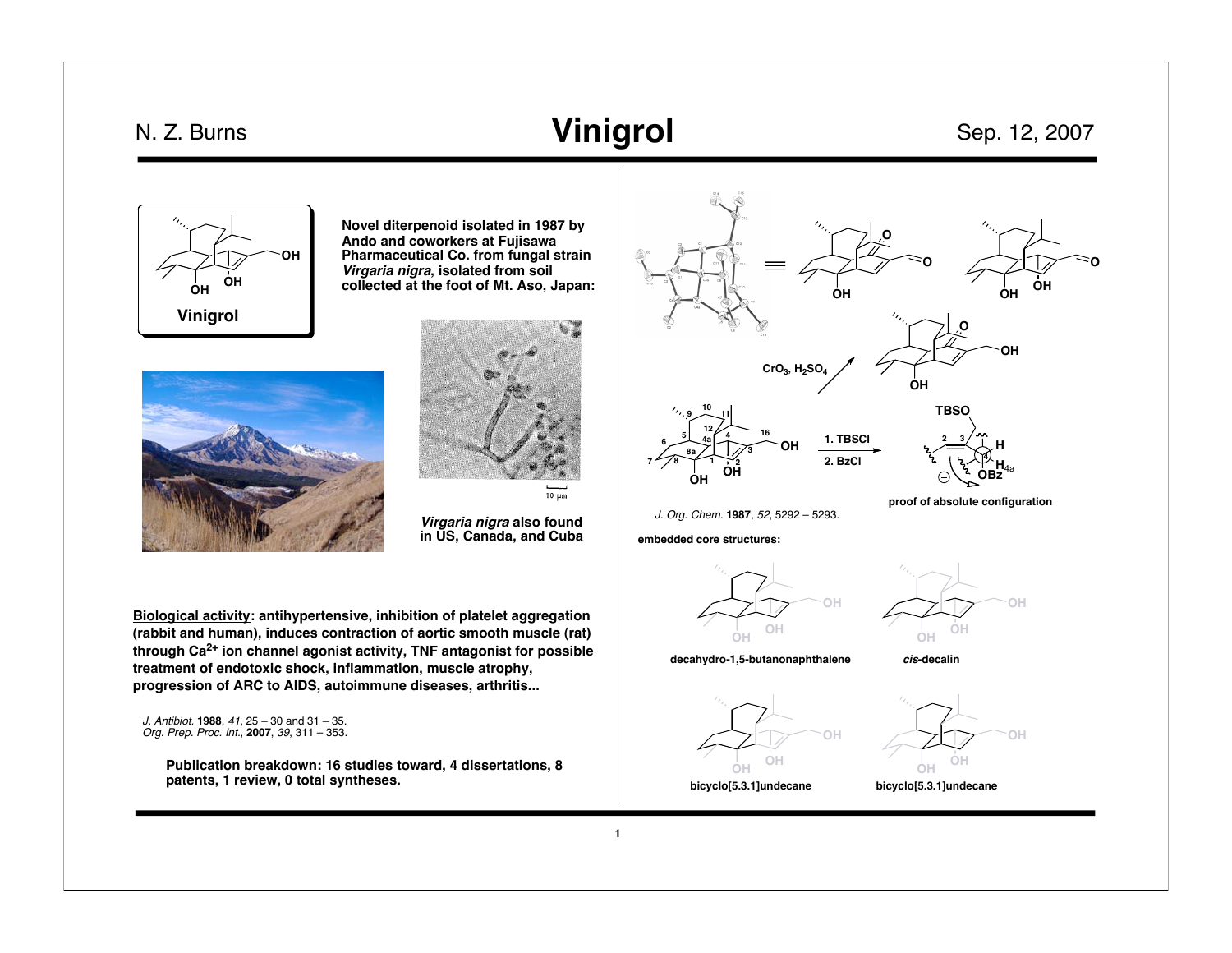## **Vinigrol** N. Z. Burns **Proposed biosynthesis by Corey and Goodman: Corey biomimetic approach: OMe OH H OMe**  $\mathsf{H}_1$ . NaIO<sub>4</sub> **OLi H H O HO O** 2.  $Na<sub>2</sub>CO<sub>3</sub>$ **geranyl geranyl pyrophosphate PhS OMe** 1.  $\parallel$ **PPO** 2. KOH, EtOH (58%) 3.  $Al_2O_3$  (36%) **PhS** (13 steps from citronellal) **O** cycl  $\frac{1}{2}$   $\frac{2x [1,2]}{2}$ **HO HO** or [1,3] **O** LA **OPP** cycl, [1,2] **TIPSO TIPSO** A. Palani, Harvard University, Unpublished results in: S. N. Goodman, Ph. D. Dissertation, Harvard University, 2000 **Mehta's bicyclo[5.3.1]undecane: OH** [O] –H<sup>+</sup> **H H H MgBr OH OH**  $\ddot{\phantom{1}}$  $[O]$ (80% 7:3) **O** 280˚, neat **H O** (73% 2:1) **H OH HO OH OH OH** = **O** –H+280˚ neat **H O** 1. wet BF<sub>3</sub>Et<sub>2</sub>O (76%)<br>2. MsCl, Pyr (71%) **OH H H pseudopterosin OH aglycon OH O** Synlett, **1996**, 625 – 627 **OH** S. N. Goodman, Ph. D. Dissertation Harvard University, 2000 **OH H 2**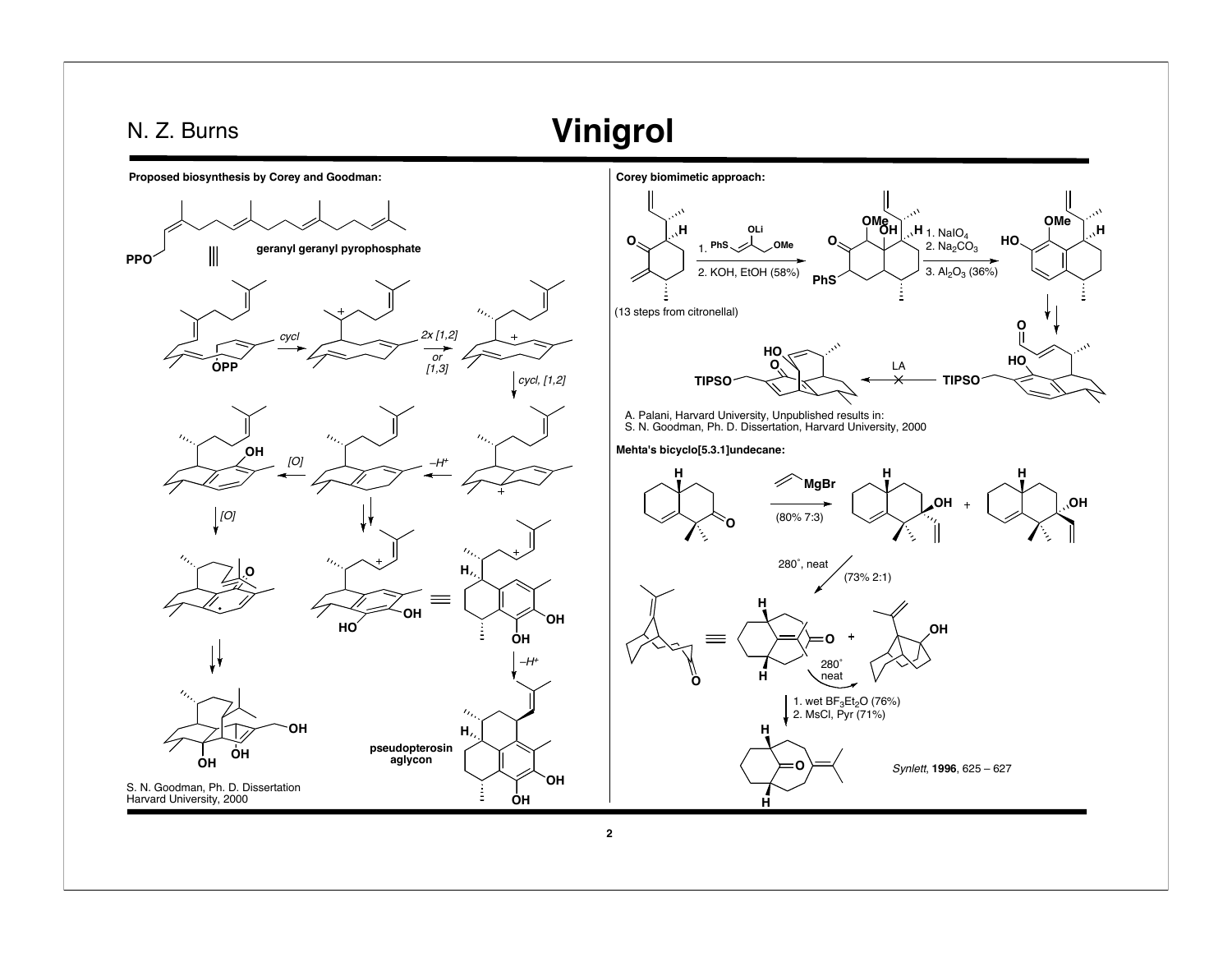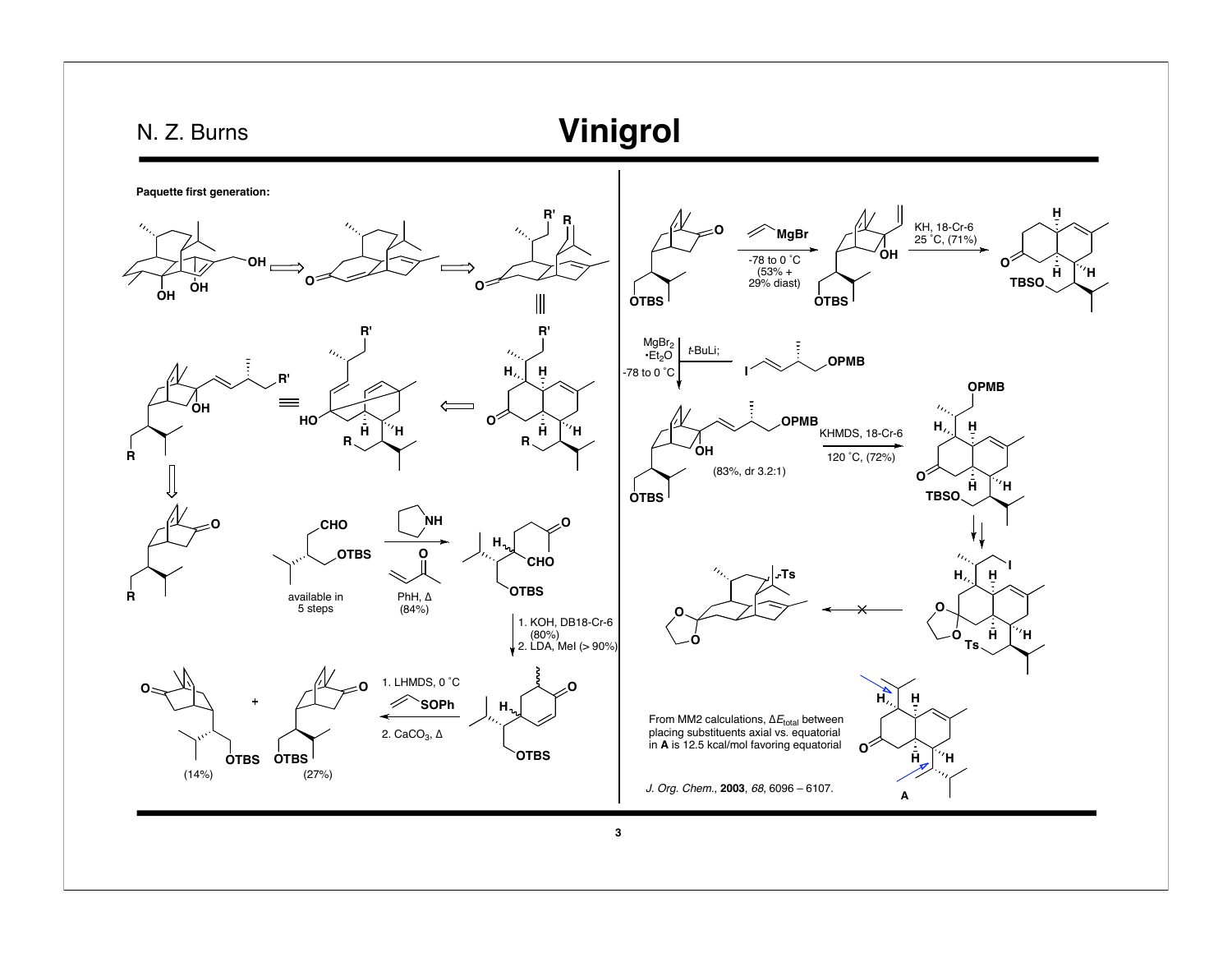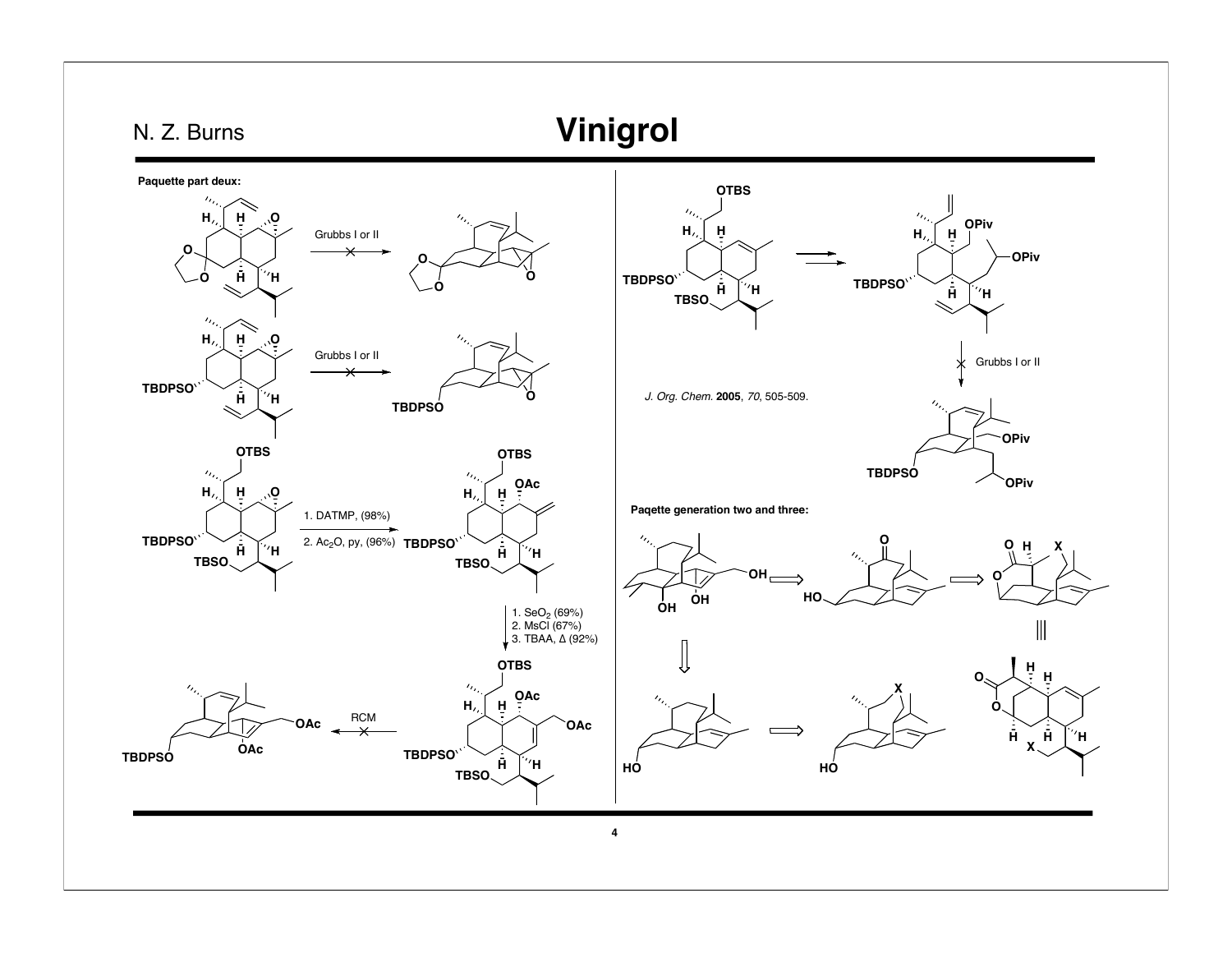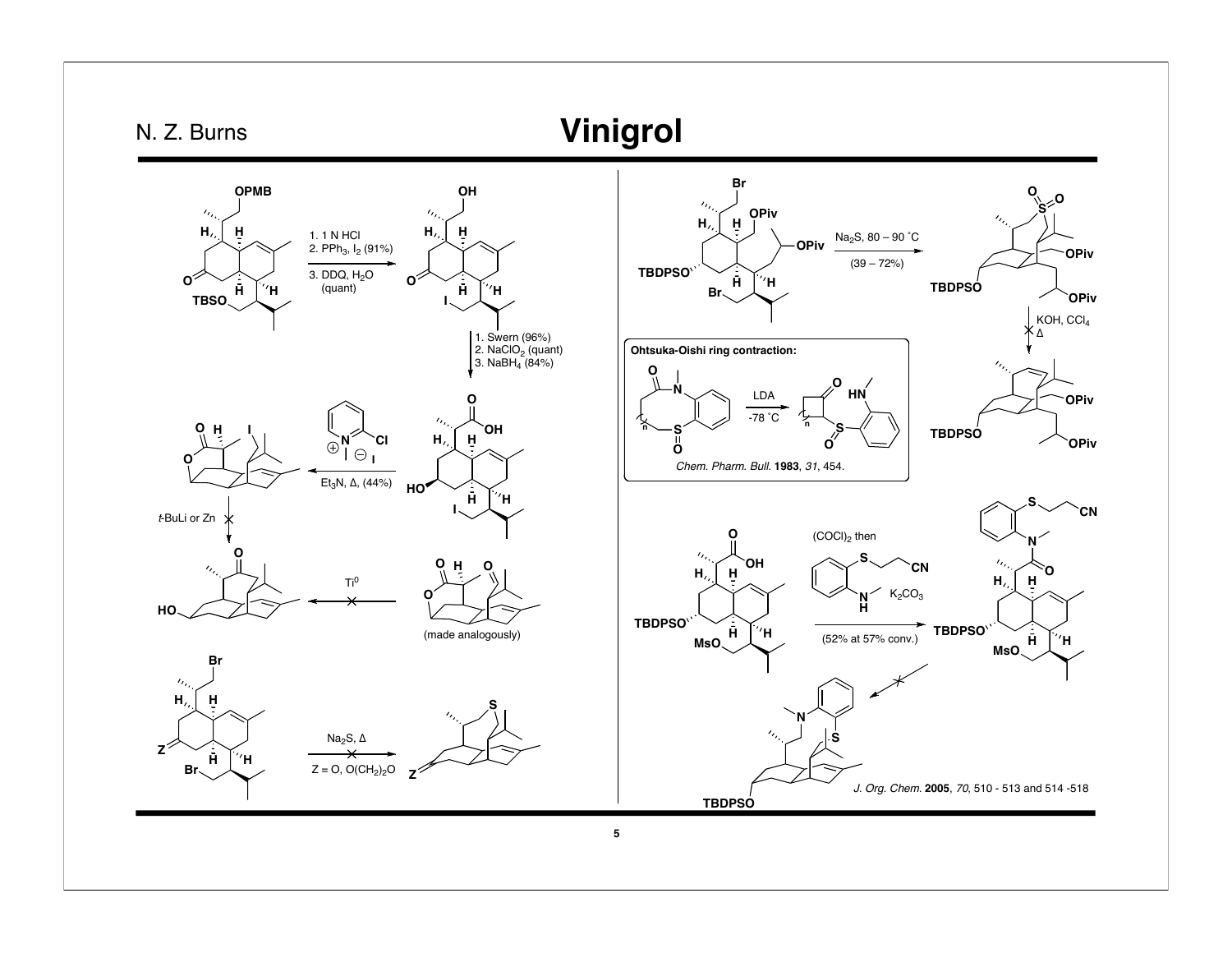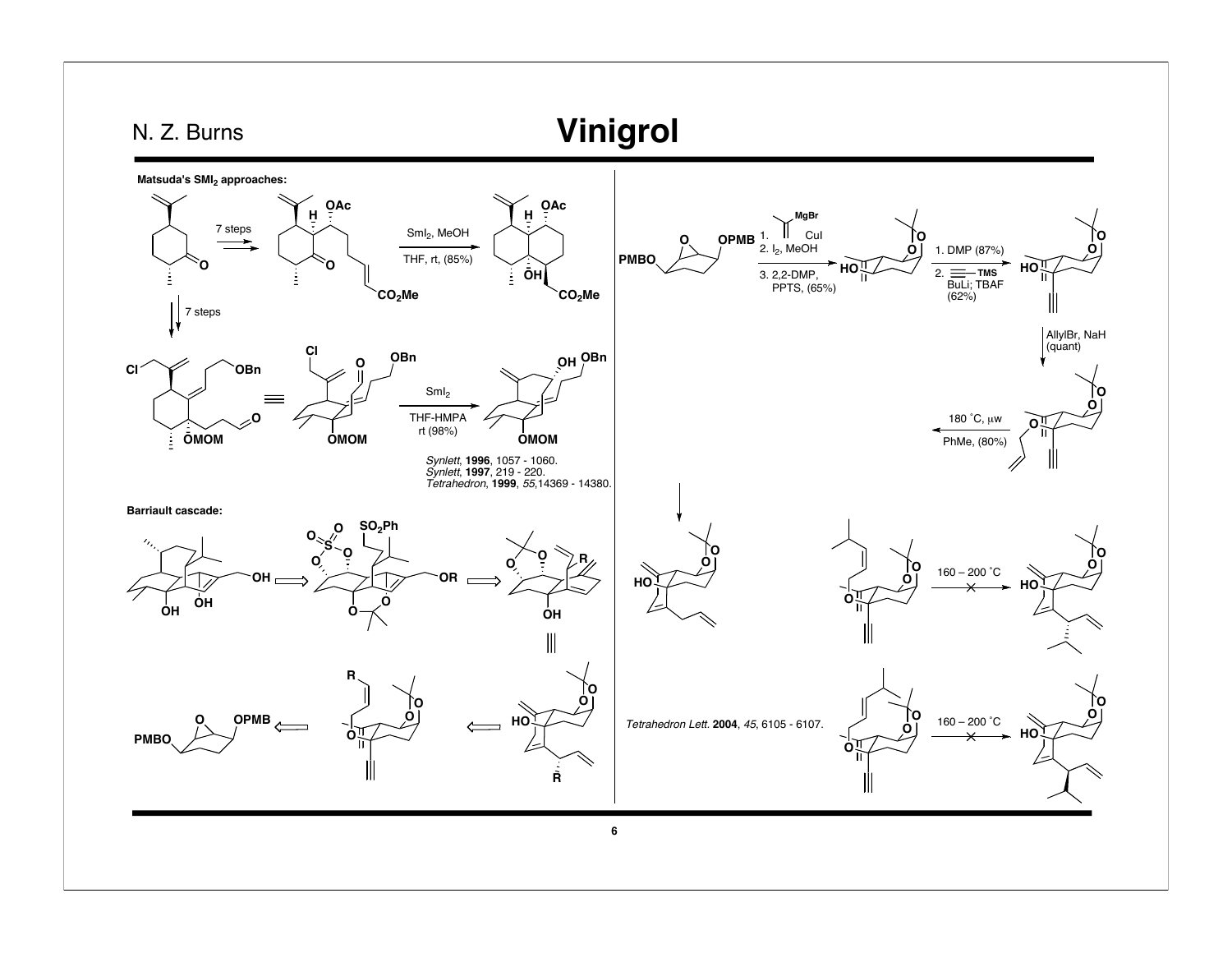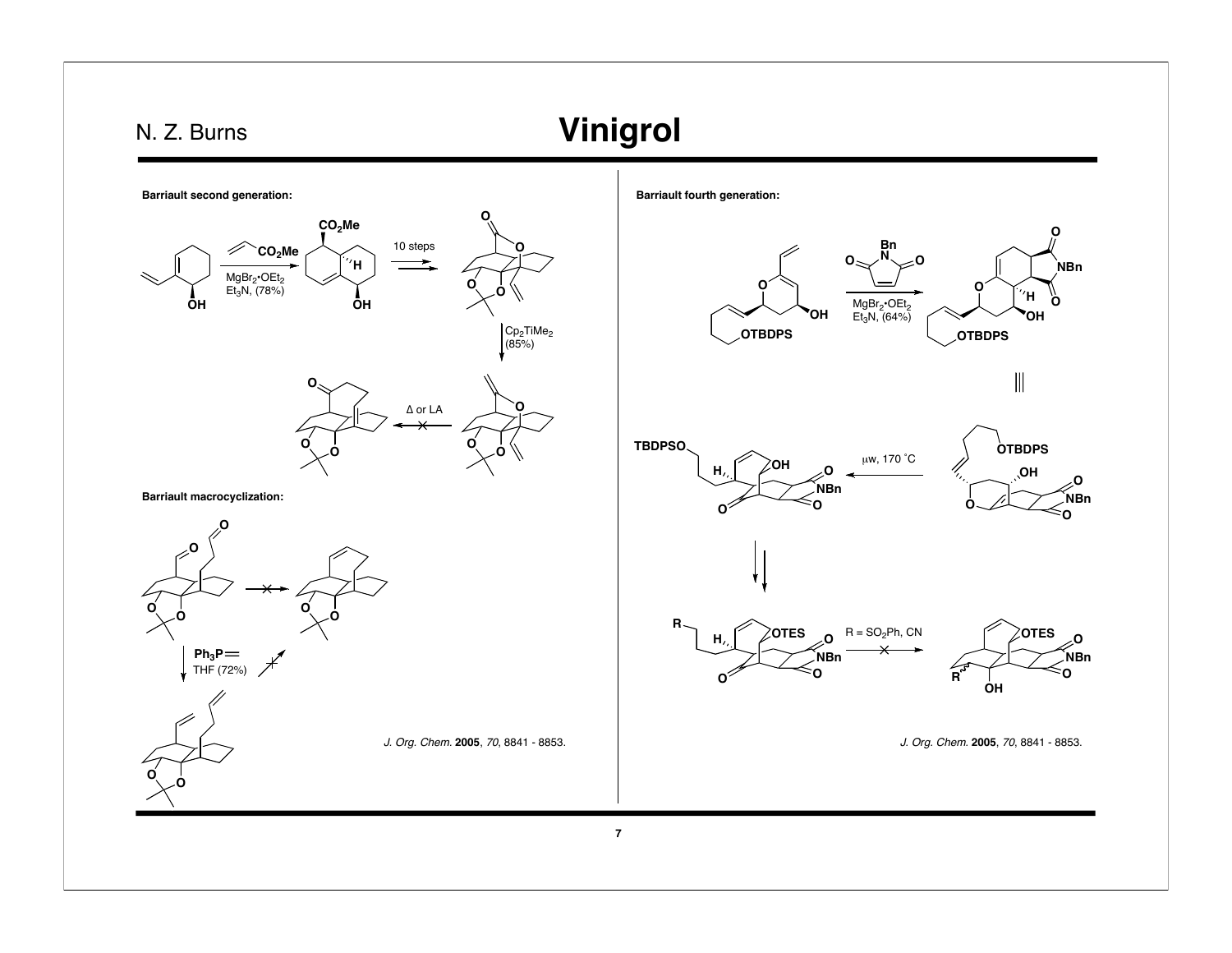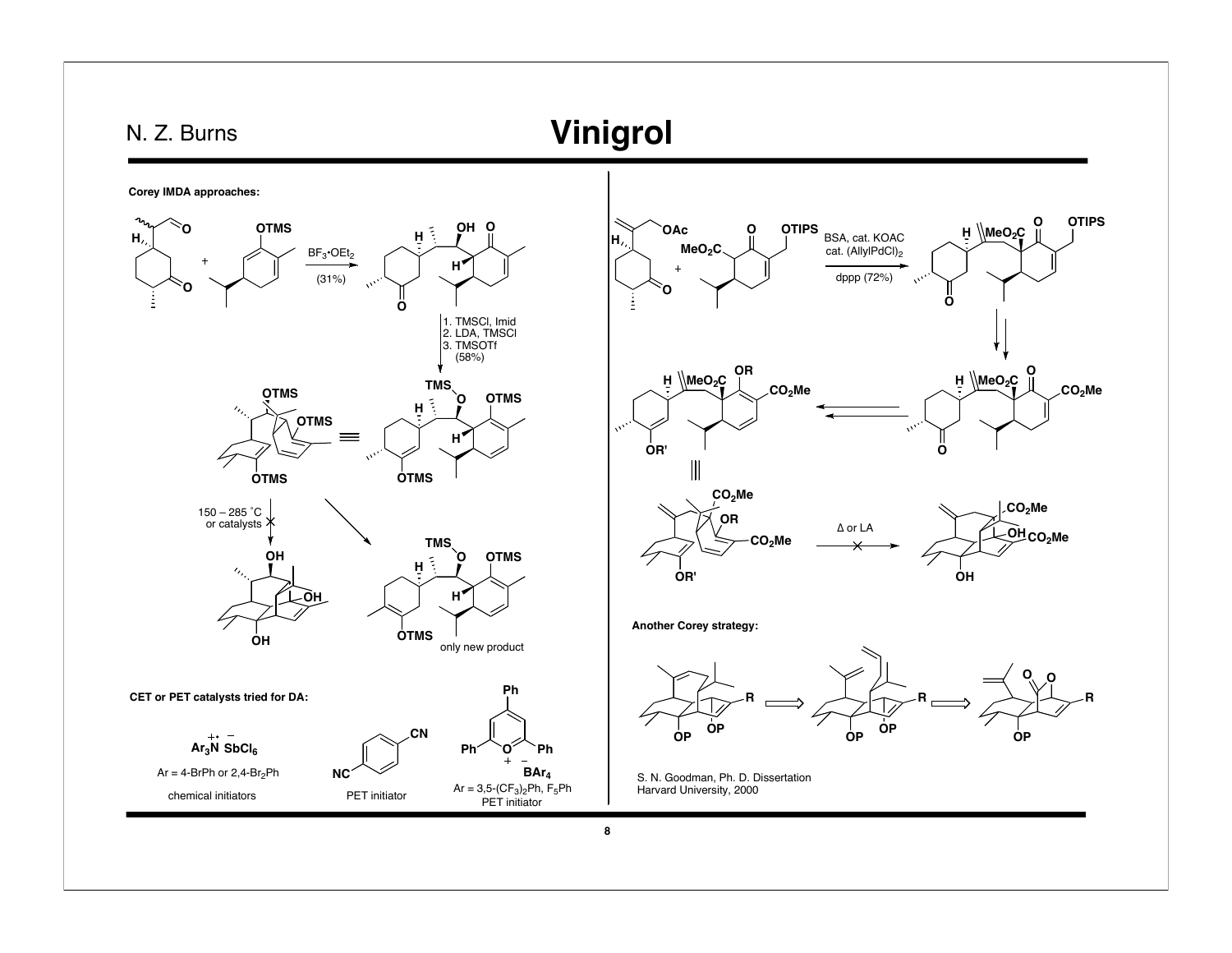